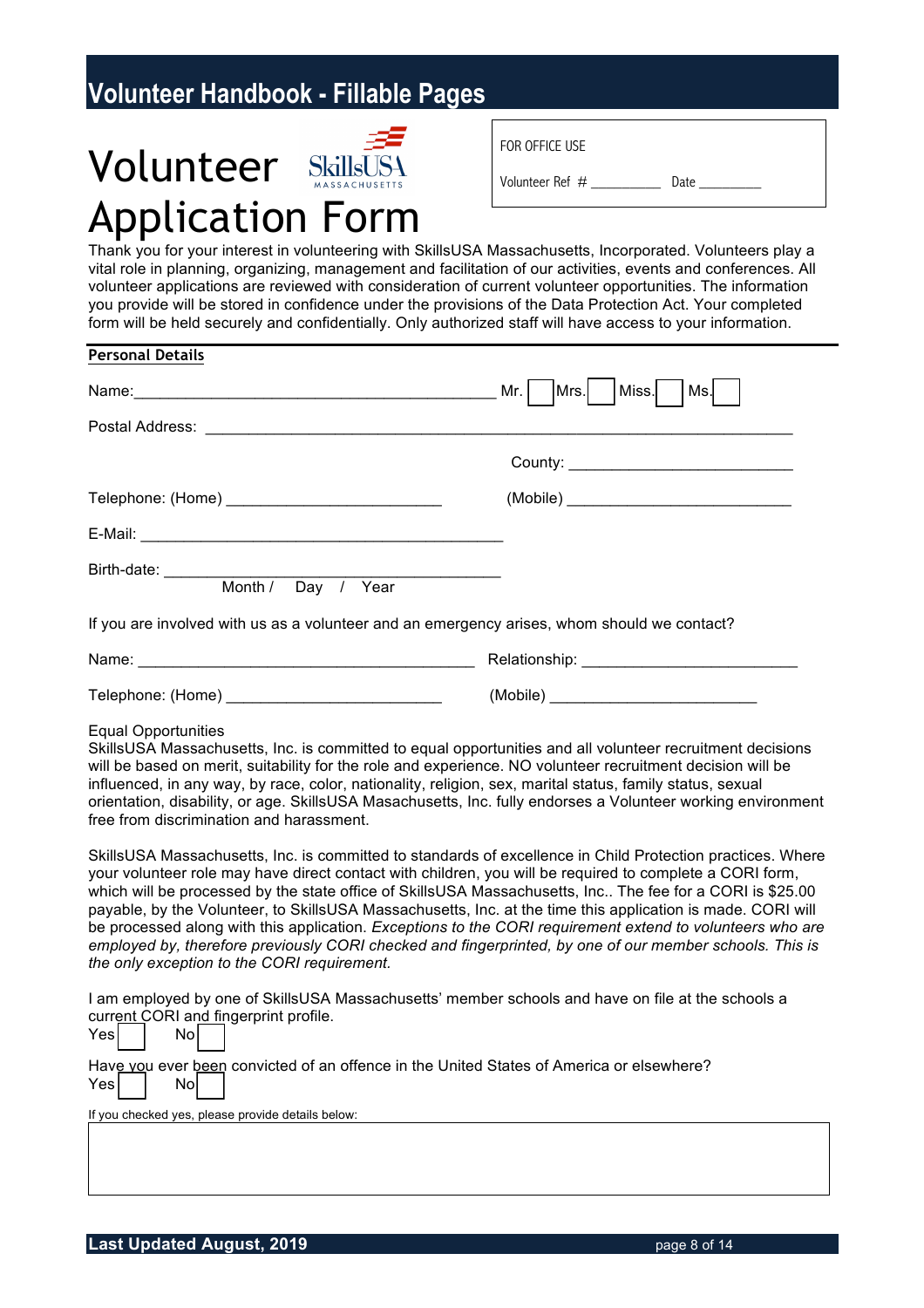#### **Your Skills and Interests**

**1.** Have you ever done any Volunteer work before? Yes | No

If you answered yes, please tell us a little about the experience.

**2.** Why do you want to volunteer with SkillsUSA Massachusetts, Inc.? What has motivated you to get in touch with us?

**3.** Do you have any particular skills or qualities that you could use in your Volunteer work?

| 4. Are you applying for a specific Volunteer position? Yes<br>No                                                                                                                                                                                                                                                                                                                                                                                                                                                                                                                                                            |
|-----------------------------------------------------------------------------------------------------------------------------------------------------------------------------------------------------------------------------------------------------------------------------------------------------------------------------------------------------------------------------------------------------------------------------------------------------------------------------------------------------------------------------------------------------------------------------------------------------------------------------|
| If yes, please provide the following (see list in #5);                                                                                                                                                                                                                                                                                                                                                                                                                                                                                                                                                                      |
| Volunteer Opportunity: Volunteer Opportunity:                                                                                                                                                                                                                                                                                                                                                                                                                                                                                                                                                                               |
| Reference #<br><u> 1980 - Jan Stein Berlin, amerikan berlin besteht als der stadt andere som beste andere som beste andere som </u>                                                                                                                                                                                                                                                                                                                                                                                                                                                                                         |
| 5. What Volunteer opportunities interests you? All applicants must submit a resume and cover letter in addition to this application<br>Board of Directors - Reference #BOD 1<br>Leadership Team Conference Management/Trainer - Reference #LDR_1<br>Leadership Team Media Services - Reference #LDR 2<br><b>HUUU</b><br>Alumni Executive Board - Reference #ALM 1<br>Alumni Association Conference Volunteer - Reference #ALM 2<br>SkillsUSA Championships Management Team - Reference #SMT_1<br>Tabulation Center Team - Reference #SMT 2<br>Internship in the State Office - Reference #INT 1<br>Other - Reference #OTR_1 |
| <b>6.</b> Availability for Volunteer work, check all that apply (some opportunities require larger commitment)<br><b>Totally Flexible</b><br>Evenings/Weekends $\Box$ Conference Dates (depending on schedule)<br>Part-Time Days<br>Part-Time Evenings □ Summer/school breaks                                                                                                                                                                                                                                                                                                                                               |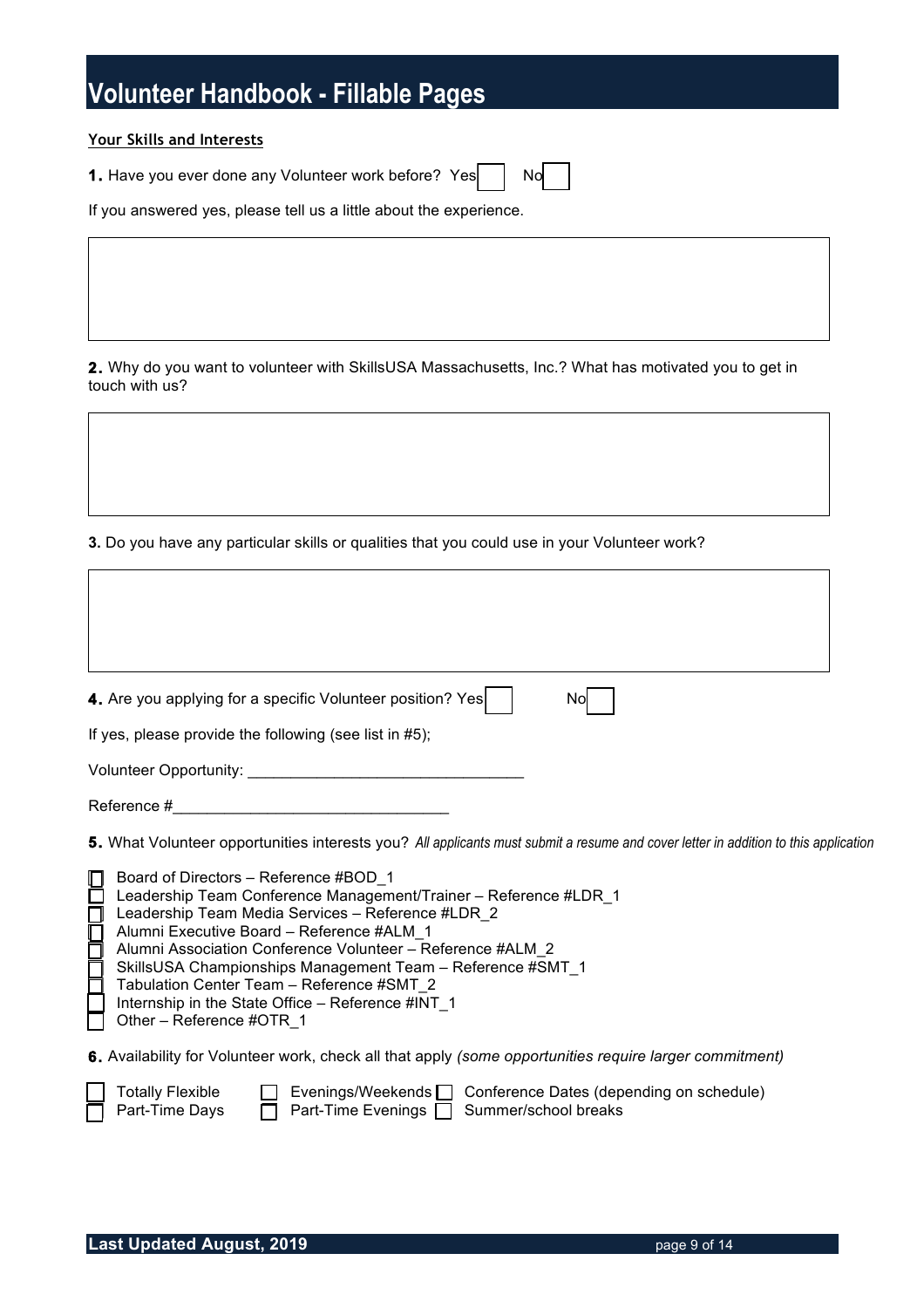#### **References**

E-Mail: \_\_\_\_\_

| 1.                                                                                                                                                                                                                                   |                                          |
|--------------------------------------------------------------------------------------------------------------------------------------------------------------------------------------------------------------------------------------|------------------------------------------|
| (If applicable)                                                                                                                                                                                                                      |                                          |
|                                                                                                                                                                                                                                      |                                          |
|                                                                                                                                                                                                                                      |                                          |
| 2.<br>Name: 2008 2009 2010 2021 2022 2023 2024 2022 2022 2023 2024 2022 2023 2024 2022 2023 2024 2022 2023 2024 2022 2023 2024 2022 2023 2024 2025 2026 2027 2028 2021 2022 2023 2024 2025 2027 2028 2024 2025 2027 2028 2024 2025 2 | Relationship: __________________________ |
| (If applicable)                                                                                                                                                                                                                      |                                          |
|                                                                                                                                                                                                                                      |                                          |

If you have any questions when completing this application form, please contact the corresponding lead staff/volunteer. Contact information can be found in the Volunteer Handbook. If you would like to find out more about SkillsUSA Massachusetts, Inc. log onto our website at www.maskillsusa.org

Is there any additional information you would like to bring to our attention?

I declare that the information I have provided is true. All my actions as a Volunteer will reflect the ethos of SkillsUSA Massachusetts, Inc. and I agree that being Child (Student) Centered will be central to my role.

| Signed<br><u> 1980 - Andrea Andrew Amerikaanse kommunister (</u>                                              | Date |
|---------------------------------------------------------------------------------------------------------------|------|
|                                                                                                               |      |
| For office use only                                                                                           |      |
|                                                                                                               |      |
| Volunteer Interview Note and The Communication of the Communication of the Communication of the Communication |      |
| Volunteer Forms Complete/Fees Collected (if applicable) Yes    <br>Nol                                        |      |
| References Collected Yes<br>No                                                                                |      |
| Volunteer Start Date                                                                                          |      |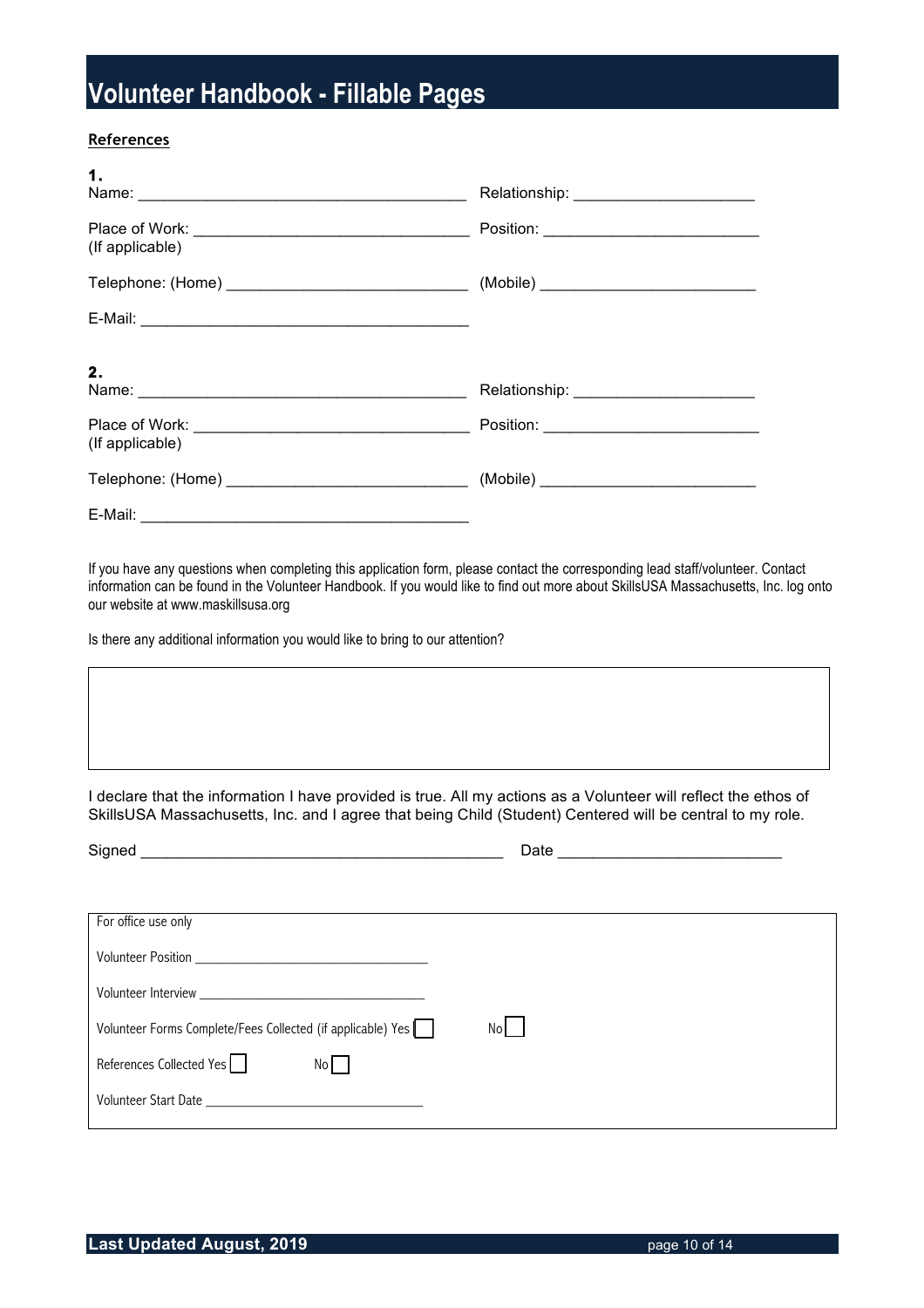#### SkillsUSA Massachusetts, Inc. | Code of Ethics for Volunteers

| <b>Volunteer Name:</b>            |  |
|-----------------------------------|--|
| <b>Volunteer Street Address:</b>  |  |
| Volunteer Town/City, State & Zip: |  |

Individual conduct and appearance is an important aspect of Career and Technical Education. At SkillsUSA's conferences and activities this phase of the education program becomes apparent. Since being a good example is one method of teaching, and students participating in SkillsUSA's conferences are impressionable, this Code of Ethics has been set for adult Volunteers. It becomes the responsibility of each and every participant to see that proper conduct is adhered to at all times.

- 1. SkillsUSA Massachusetts, Inc. defines the term "Volunteer" as a person who chooses to act; giving time, effort and talent, in recognition of a need, with an attitude of social responsibility and without concern for nor expectation of monetary profit.
- 2. The Volunteer is responsible for completing the required **Volunteer Registration Paperwork** and ensuring that all required forms and fees (CORI fee, Volunteer Dues, team wearing apparel fees), *if applicable*, are paid *before* volunteer service can begin.
- 3. Volunteers are expected to be on time and prepared for all SkillsUSA Massachusetts, Inc. opportunities for which they agree to engage as a volunteer.
- 4. Volunteers are assigned job duties during conferences and activities. It is the responsibility of the Volunteer to promptly carry out his or her job duties with a "Can Do Attitude" remembering, every job is important!
- 5. Volunteers are expected to exercise trust and be trust worthy, keep the volunteer commitments made and being honest about what can be committed to.
- 6. Volunteers are role models for students. As such, they are responsible for acting in a manner that sets a positive tone for the event, conference or activity. Volunteers must refrain from one-on-one interaction with students, connection, communication or social interaction with student members of SkillsUSA outside of the volunteer opportunity.
- 7. Volunteers are responsible for their actions. Volunteers are expected to be appropriate and respectful during interactions with fellow volunteers, staff, teachers, students and the public.
- 8. It is required, for all overnight volunteer opportunities, that every Volunteer spend each night in the room of the hotel to which the Volunteer is personally assigned.
- 9. Any conflicts amongst Volunteers should be resolved quickly and openly. Volunteers are expected to treat one another the way each would like to be treated.
- 10. Volunteers must practice self-care whilst serving. When daily responsibilities have ended, it is expected that Volunteers get appropriate sleep, when it is time to eat, Volunteers must make time to eat. Volunteer self-care is essential to being at ones best for our students.
- 11. Volunteers are expected to serve cheerfully and present a positive and enthusiastic attitude. Volunteers should avoid complaining, remembering, if you are tired, so is everyone else.
- 12. All Volunteers are expected to represent SkillsUSA Massachusetts, Inc. with respect. All Volunteers will be provided a copy of the SkillsUSA Massachusetts, Inc. Social Media Policy & Guidelines for Volunteers and agree to abide by its contents.

Violation of any items in this Code of Ethics for Volunteers and/or the Social Media Policy for Volunteers may result in a warning and/or coaching. Violations may be grounds for disqualification or suspension from volunteer service. If violations take place during an activity, meeting or conference, the violator may be sent home at his/her own expense. Proper notification of the violation and action taken will be sent to the appropriate parties.

I understand that, by signing this Code of Ethics for Volunteers, if I am in violation of any of the above and/or conduct myself in a manner unbecoming a SkillsUSA Massachusetts, Inc. Volunteer, I may be removed from volunteer service or suspended from volunteer service. I further agree to accept the penalty imposed on me with the understanding that all such actions will be explained to me. I realize the severity of the penalty may increase with the severity of the violation.

Typed or Print Name of Volunteer Signature of Volunteer Date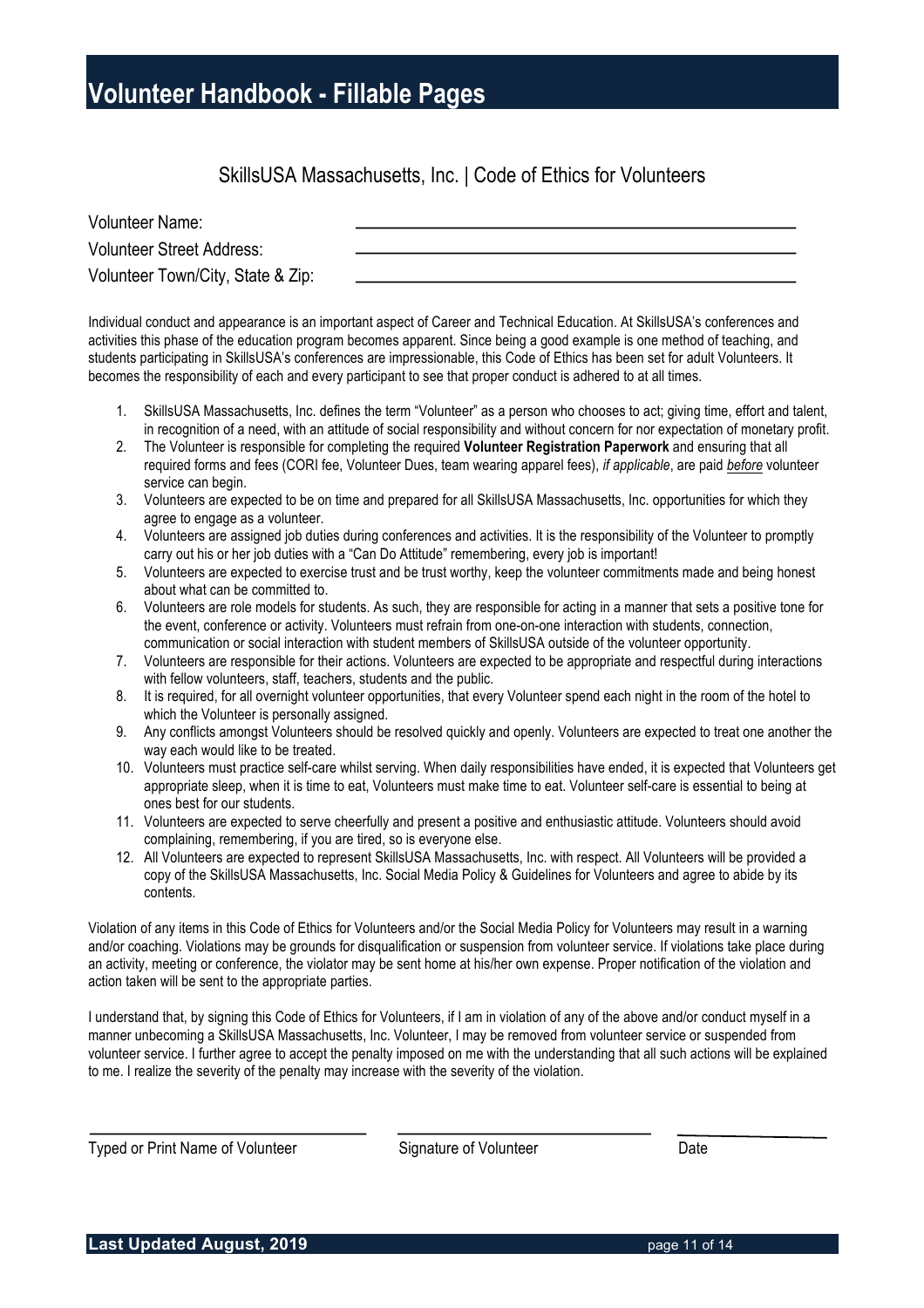

### Social Media Policy and Guidelines for Volunteers

SkillsUSA Massachusetts, Inc. has established this Social Media Policy as a guide for all Volunteers regarding posts to social networking websites. Social media is described as any website or medium (including video) that allows for communication with the public. This includes, but is not limited to, Facebook, Twitter, Instagram, LinkedIn, MySpace, YouTube, Flickr, Picasa, blogs, etc. This policy is in place to protect you, as a SkillsUSA Massachusetts, Inc. Volunteer, Below you will find both the policy and tips to protect yourself as a Volunteer.

- 1. SkillsUSA Massachusetts, Inc. has numerous Social Media pages that are owned and managed exclusively by SkillsUSA Massachusetts, Inc. and/or corresponding lead staff/volunteers. Ownership of these pages belongs to the SkillsUSA Massachusetts, Inc. and not any Volunteer whose current job includes posting to or monitoring these accounts. Volunteers do not, under any circumstances, create social media page(s) for SkillsUSA Massachusetts, Inc.
- 2. Volunteers must be aware of their association with SkillsUSA, Inc. SkillsUSA Massachusetts, Inc. and or the SkillsUSA Massachusetts Alumni & Friends Association when participating with online social networks. If a Volunteer identifies themself as a SkillsUSA Volunteer or has a public facing position for which your SkillsUSA association is known to the general public, the Volunteer must ensure their Social Media accounts and related content (even if it is of a personal and not an official nature) is consistent with the Mission, Vision and Values of SkillsUSA.
- 3. Volunteers must recognize that they are responsible and potentially liable for anything written or presented online. The public image of SkillsUSA Massachusetts, Inc. Volunteers in social media, if they can be associated with SkillsUSA, SkillsUSA Massachusetts, Inc. and or the SkillsUSA Massachusetts Alumni & Friends Association, does matter. Malicious, offensive, disparaging remarks, untruthful statements, demeaning behavior, and illegal substance use, are all examples of behavior that can initiate a non invite or dismissal from volunteer service with SkillsUSA Massachusetts, Inc. Volunteers may also be disciplined by the corresponding lead staff/volunteers and/or Board of Directors for commentary, content, or images that are defamatory, lewd, proprietary, harassing, libelous, or that can create a hostile environment at SkillsUSA Massachusetts, Inc. events, activities and conferences.
- 4. SkillsUSA Massachusetts, Inc. requires Volunteers to write knowledgeably and accurately using appropriate professionalism. Speak respectfully about SkillsUSA Massachusetts, Inc., SkillsUSA Massachusetts Alumni & Friends Association, our current and potential members, and current and potential partners/affiliations. Despite any disclaimers made, SkillsUSA Massachusetts Volunteer's social media posts can result in members of the public forming opinions about SkillsUSA and its members, Alumni, and partners. Do not engage in any behavior that will reflect negatively on the reputation of SkillsUSA Massachusetts, Inc. or SkillsUSA Alumni & Friends Association.
- 5. SkillsUSA Volunteers may not initiate contact or accept requests for social networking with students they meet at SkillsUSA events. The term student refers to anyone under the age of 18 or anyone who is currently enrolled in a SkillsUSA affiliated school (middle school-high school-college/post secondary). This includes those who are 18 years of age or older, but are still enrolled in a CTE school program. If a SkillsUSA student member finds a Volunteer's social networking profile and requests to be linked, the Volunteer must respectfully decline. Any exceptions, including prior relationships, are subject to written explanation and approval from the corresponding lead staff/volunteers.
- 6. SkillsUSA Massachusetts, Inc. Volunteers shall not post any pictures or videos of minors/students in or at SkillsUSA programs/events/activities/or SkillsUSA conference sites to their personal social network pages.
- 7. It is important that social media platforms are monitored for negative comments about SkillsUSA, SkillsUSA Massachusetts, Inc. and the SkillsUSA Massachusetts Alumni & Friends Association. If Volunteers become aware of negative comments posted Volunteers should contact the corresponding lead staff/volunteers with any concerns.

Tips to protect the Volunteer:

- 1. Volunteers must exercise common sense when using social networking websites.
- 2. Volunteers must make their online profiles private/unsearchable.
- 3. Volunteers must not accept "friend" invitations/invitations to connect from minors/students.
- 4. Volunteers must not affiliate their personal on-line presence with their Volunteer service with SkillsUSA Massachusetts, Inc.
- 5. Volunteers must not post photos of minors/students associated with SkillsUSA.
- 6. Volunteers should have no expectation of online privacy.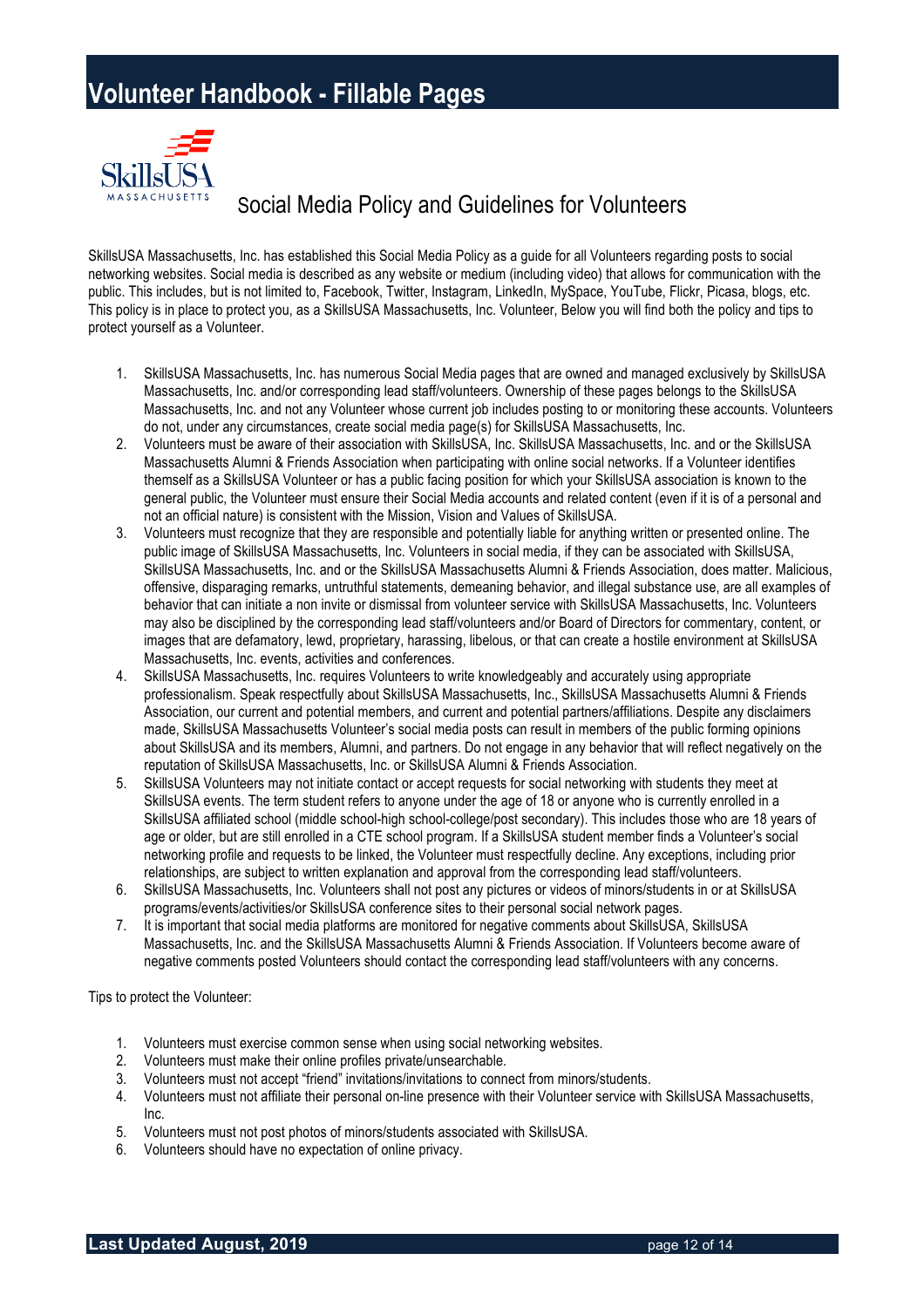

### SkillsUSA Massachusetts, Inc. Volunteer Staff Waiver of Copyright

I, the undersigned, do hereby acknowledge that any *scripts, PowerPoint presentations, slide decks, videos and photographs* I will create and/or creative works, *consisting of,* but not limited to, *signs, banners, logo*  designs, bulletins, announcements, brochures, programs, event content and or program content I will create at or for any activity, event or conference on behalf of SkillsUSA Massachusetts, Inc. for the entirety of my volunteer affiliation with SkillsUSA Massachusetts, Inc. are:

- 1) done on a voluntary basis;
- 2) a charitable act. I will receive no monetary compensation for the creation, editing, displaying or usage of said *scripts, PowerPoint presentations, slide decks, videos and photographs* I will create and/or creative works, *consisting of,* but not limited to, *signs, banners, logo designs, bulletins,* announcements, brochures, programs, event content and or program content I will create; and
- 3) not my property. While I may use and keep my own equipment, the rights to display and use any *scripts, PowerPoint presentations, slide decks, videos and photographs* I will create and/or creative works, *consisting of,* but not limited to, *signs, banners, logo designs, bulletins, announcements, brochures, programs, event content and or program content* I will create at or for any activity, event or conference belong solely to SkillsUSA Massachusetts, Inc. Regardless of medium, permission to use or display edited or unedited, compiled or uncompiled, versions of any creative works, videos and/or photographs I or any other volunteer may produce must be obtained from SkillsUSA Massachusetts, Inc. beforehand.
- 4) I understand that the granting of this permission by SkillsUSA Massachusetts, Inc. may not be automatic. I acknowledge that I do not have a personal copyrightable interest in the *scripts, PowerPoint presentations, slide decks, videos and photographs* I will create *and/or* creative works*, consisting of, but not limited to, signs, banners, logo designs, bulletins, announcements, brochures, programs, event content and or program content* I will create, edit or work with on behalf of SkillsUSA Massachusetts, Inc.

Typed or Print Name of Volunteer Signature of Volunteer Date